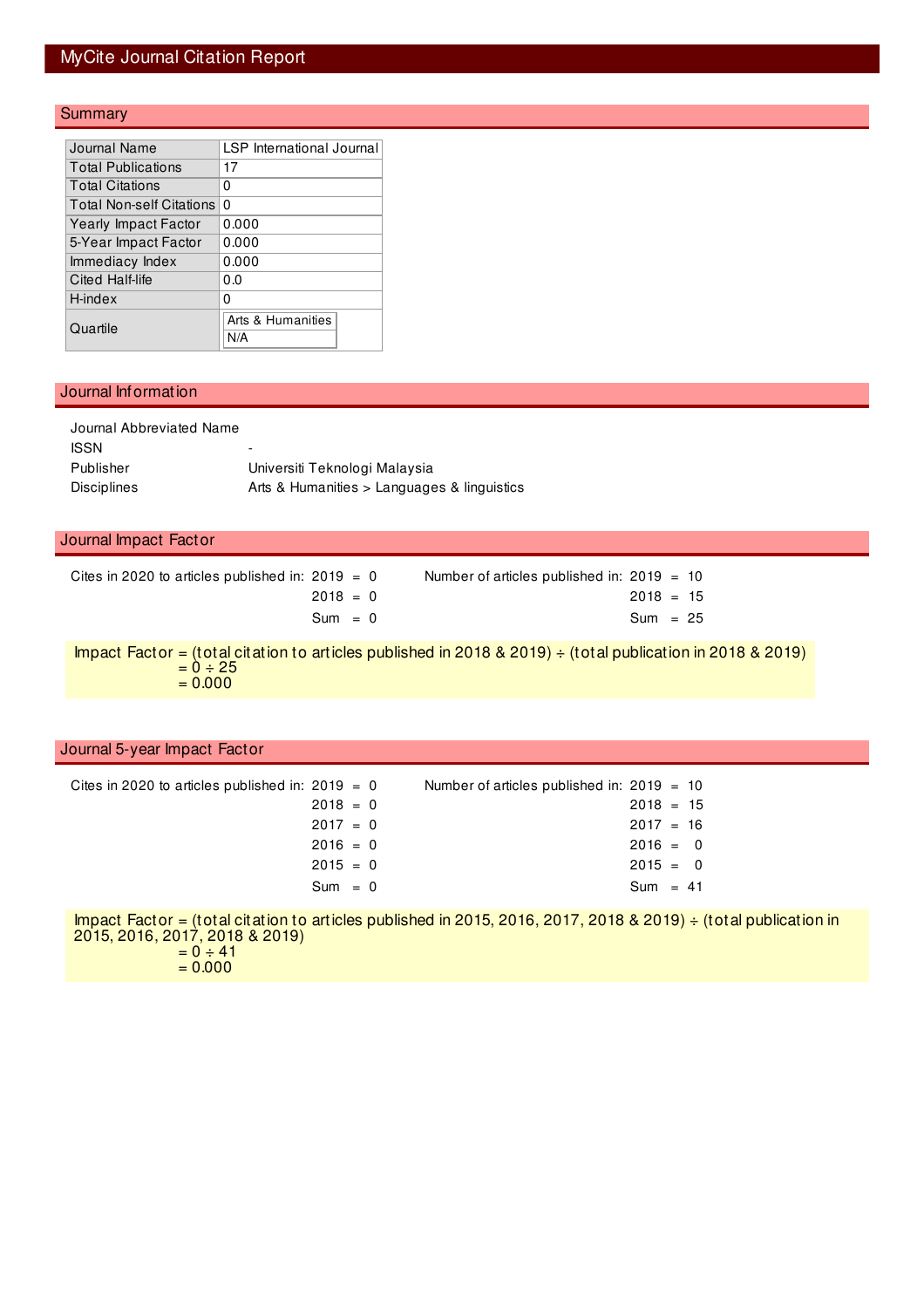#### Journal Citation

| Total Cites 0<br><b>Self Cites</b><br>$\boxed{0(100\%)}$                                                 |  |
|----------------------------------------------------------------------------------------------------------|--|
| Selfcitation<br>Other citation                                                                           |  |
|                                                                                                          |  |
|                                                                                                          |  |
| Journal Immediacy Index                                                                                  |  |
| Cites in 2020 to articles published in 2020<br>$\mathbf 0$<br>Number of articles published in 2020<br>17 |  |

Immediacy Index  $=$  (total citation to articles published in 2020)  $\div$  (total publication in 2020)  $= 0 \div 17$  $= 0.000$ 

#### Journal Cited Half-life

| Year     |  |  |  |  |  | 2020   2019   2018   2017   2016   2015   2014   2013   2012   2011   2010-all |
|----------|--|--|--|--|--|--------------------------------------------------------------------------------|
| Citation |  |  |  |  |  |                                                                                |
|          |  |  |  |  |  |                                                                                |



Cited half-life  $= 0.0$